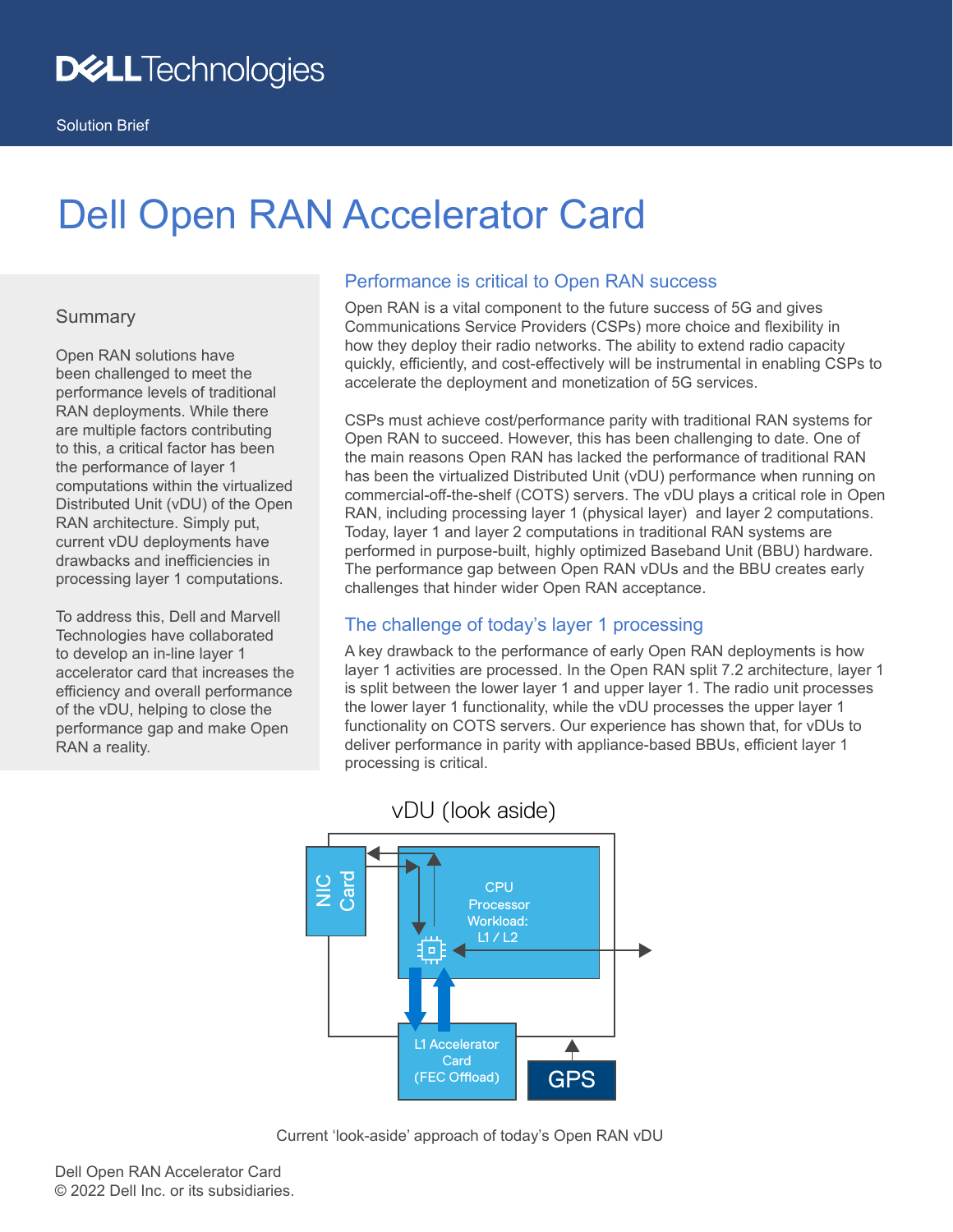Current Open RAN deployments process the layer 1 functions in the vDU using a 'look-aside' approach. The lookaside approach leverages a layer 1 accelerator to conduct only a subset of layer 1 functions, specifically for Forward Error Correction (FEC). The look-aside approach creates a lot of inefficient back-and-forth communications between the server's central processing unit (CPU) and the FEC accelerator card. These back and forth communications create significant inefficiencies resulting in a decrease in the overall performance of the vDU and Open RAN system. In addition, since the FEC accelerator card only does a subset of layer 1 processes, the server CPU must process some of the layer 1 computations, which it is not optimized to handle. Today's look-aside approach is a primary cause for the performance gap between traditional RAN and Open RAN systems.

# The Dell Open RAN Accelerator Card

Dell and Marvell Technology have collaborated to create a new Open RAN accelerator card that processes all layer 1 functions in-line, greatly enhancing the performance of the Open RAN vDU. The Dell Open RAN accelerator card eliminates the look-aside approach drawbacks of current vDU solutions with complete layer 1 in-line processing. The Dell Open RAN accelerator card interfaces with the radio unit and processes all layer 1 computations, freeing up valuable server CPU cores and eliminating the need for a fronthaul network interface card (NIC)

Dell's Open RAN Accelerator Card utilizes the OCTEON Fusion CNF95xx chipset from Marvell — the same chipset used in traditional RAN solutions by large-scale deployed vendors today. The Marvell chipset includes a mix of digital signal processors (DSPs) and advanced RISC machine (ARM) cores uniquely suited for layer 1 computations. Moving all layer 1 processes to the accelerator card allows the server CPU to focus on what it does best: layer 2 computations. The Dell Open RAN Accelerator Card reduces the required number of server CPU cores, helping to reduce overall power consumption and overall costs. The result is an open, best-of-breed RAN solution that offers performance in parity with traditional RAN systems.

Beyond Marvell's industry-leading chipset technology, the Dell Open RAN Accelerator Card includes essential features such as a built-in GNSS timing module, embedded MACsec encryption, and integrated Dell Remote Access Controller (iDRAC) technology. Until now, vRAN and Open RAN solutions required a separate timing module, which added to the cost and complexity of next-generation RAN systems. Adding the timing module into the Dell Open RAN Accelerator Card enables all timing requirements — from precision time protocol (PTP) to Synchronous Ethernet (SyncE) – to be handled right out of the box with no need for additional hardware before connection to the GNSS antenna. The iDRAC is designed for secure local and remote server management and helps administrators deploy, update, and monitor Dell EMC PowerEdge servers anywhere, anytime. This is essential for geographically dispersed RAN infrastructure where physical access to servers may be a challenge. The Dell Open RAN Accelerator Card connects to a standard PCI Express (PCIe) slot, enabling it to run on Dell and other COTS servers.



Layer 1 processing with the Dell Open RAN Accelerator Card